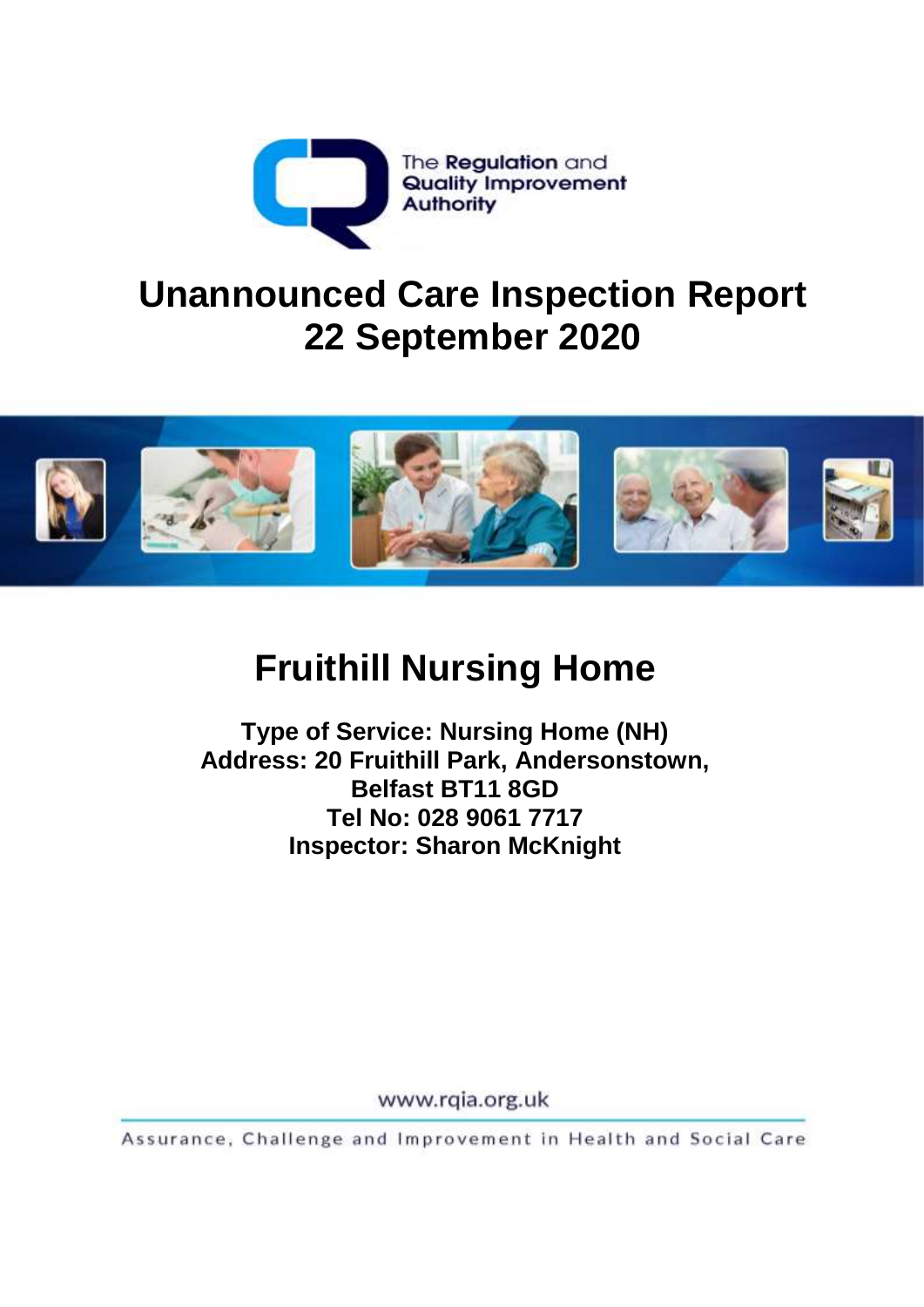It should be noted that this inspection report should not be regarded as a comprehensive review of all strengths and areas for improvement that exist in the service. The findings reported on are those which came to the attention of RQIA during the course of this inspection. The findings contained within this report do not exempt the service from their responsibility for maintaining compliance with legislation, standards and best practice.

This inspection was underpinned by The Health and Personal Social Services (Quality, Improvement and Regulation) (Northern Ireland) Order 2003, The Nursing Homes Regulations (Northern Ireland) 2005 and the DHSSPS Care Standards for Nursing Homes 2015.

#### **1.0 What we look for**



#### **2.0 Profile of service**

This is a nursing home registered to provide nursing care for up to 36 persons.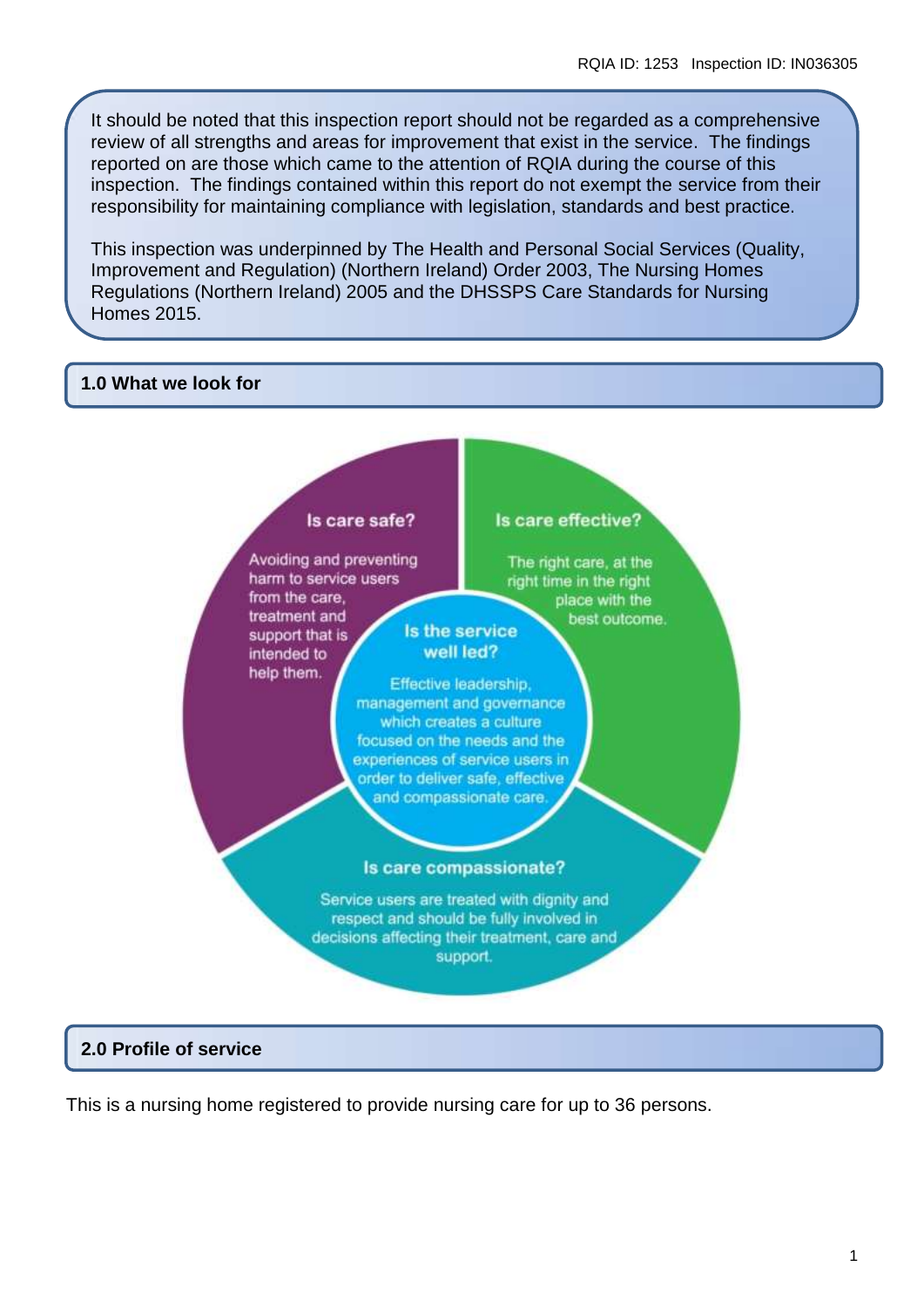# **3.0 Service details**

| <b>Organisation/Registered Provider:</b><br><b>Fruithill Private Nursing Home</b><br><b>Responsible Individual:</b><br>Paul McGranaghan – registration pending                                                                                                                                                 | <b>Registered Manager:</b><br>Seon MacStiofain<br>29 January 2020                                                                                                                                     |
|----------------------------------------------------------------------------------------------------------------------------------------------------------------------------------------------------------------------------------------------------------------------------------------------------------------|-------------------------------------------------------------------------------------------------------------------------------------------------------------------------------------------------------|
| Person in charge at the time of inspection:<br>Seon MacStiofain                                                                                                                                                                                                                                                | <b>Number of registered places:</b><br>36<br>There shall be a maximum of two patients<br>accommodated in category NH-LD. The home<br>is approved to provide care on a day basis only<br>to 2 persons. |
| <b>Categories of care:</b><br>Nursing Home (NH)<br>I – Old age not falling within any other<br>category.<br>$LD - Learning$ disability.<br>PH - Physical disability other than sensory<br>impairment.<br>PH(E) - Physical disability other than sensory<br>impairment - over 65 years.<br>TI - Terminally ill. | Number of patients accommodated in the<br>nursing home on the day of this inspection:<br>25                                                                                                           |

# **4.0 Inspection summary**

An unannounced inspection took place on 22 September 2020 from 09:30 to 17:35 hours.

Due to the coronavirus (COVID-19) pandemic the Department of Health (DOH) directed RQIA to prioritise inspections to homes on the basis of risk. The inspection sought to assess progress with issues raised in the previous quality improvement plan.

The following areas were examined during the inspection:

- Staffing
- care delivery
- care records
- Infection prevention and control (IPC) measures
- environment
- leadership and governance.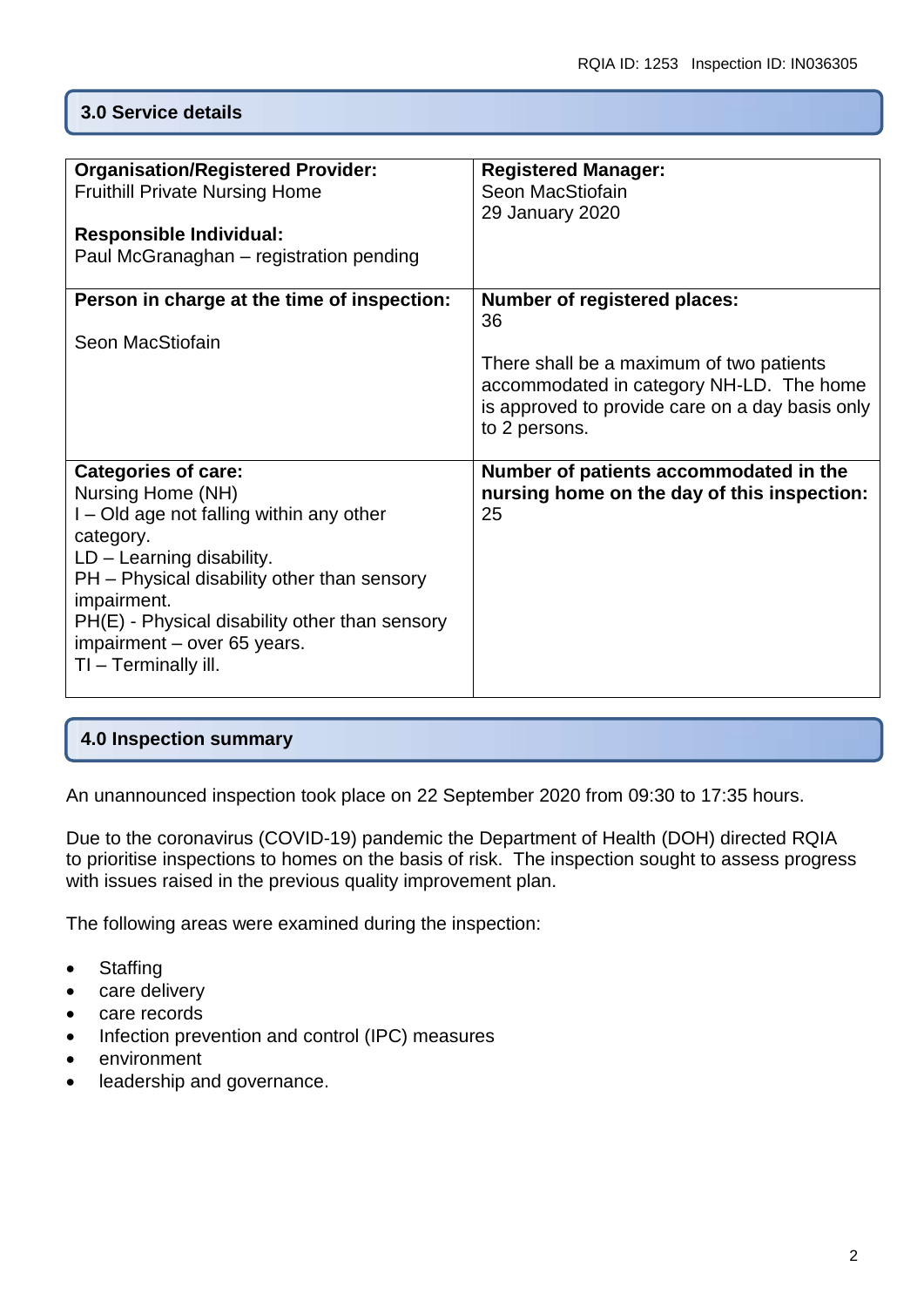Patients said they were happy living in the home. Examples of their comments are included in the main body of the report.

The findings of this report will provide the home with the necessary information to assist them to fulfil their responsibilities, enhance practice and patients' experience.

| 4.1 Inspection outcome |  |  |
|------------------------|--|--|
|                        |  |  |

|                                       | <b>Regulations</b> | <b>Standards</b> |
|---------------------------------------|--------------------|------------------|
| Total number of areas for improvement |                    |                  |

\*The total number of areas for improvement under the standards include one which has been stated for a second time.

Areas for improvement and details of the Quality Improvement Plan (QIP) were discussed with Seon MacStiofain, registered manager, as part of the inspection process. The timescales for completion commence from the date of inspection.

Enforcement action did not result from the findings of this inspection.

### **5.0 How we inspect**

Prior to the inspection a range of information relevant to the service was reviewed. This included the following records:

- notifiable events since the previous care inspection
- the registration status of the home
- written and verbal communication received since the previous care inspection
- the returned QIP from the previous care inspection
- the previous care inspection report.

The following records were examined during the inspection:

- Staff duty rota for the week commencing 21 September 2020
- care records for two patients
- supplementary care charts, including food and fluid intake and repositioning
- accidents and incidents records from January to September 2020
- monthly records of accident audits
- record of complaints and compliments
- monthly monitoring reports for the period January to August 2020.

Questionnaires and 'Tell Us' cards were provided to give patients and those who visit them the opportunity to contact us after the inspection with views of the home.

A poster was provided for staff detailing how they could complete an electronic questionnaire.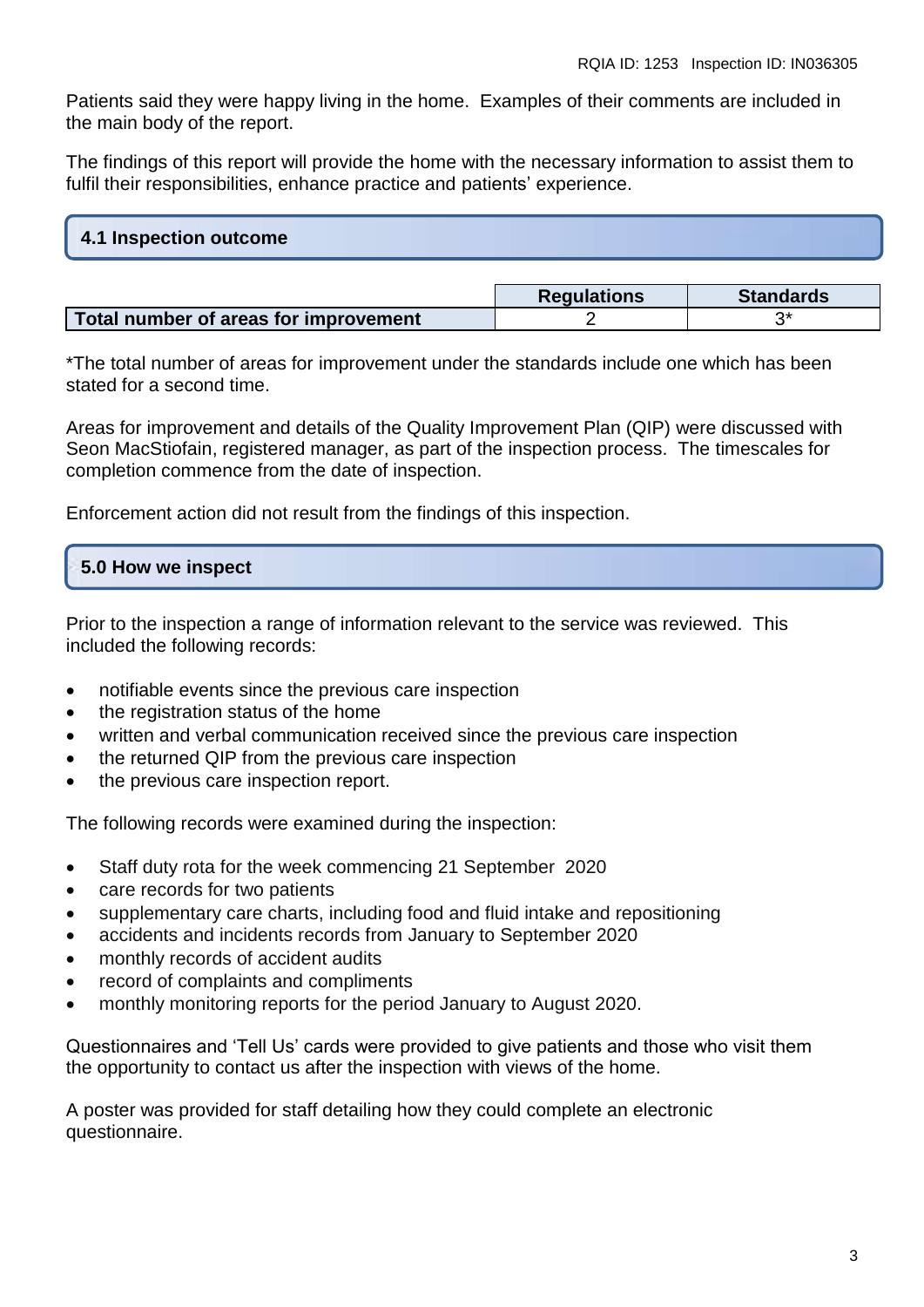Areas for improvement identified at the last care inspection were reviewed and assessment of compliance recorded as met, partially met, or not met.

The findings of the inspection were provided to the person in charge at the conclusion of the inspection.

#### **6.0 The inspection**

# **6.1 Review of areas for improvement from previous inspection(s)**

The most recent inspection of the home was an unannounced care inspection undertaken on 14 October 2020.

| Areas for improvement from the last care inspection     |                                                                                                                                                                                                                                                                                                                                                                                                                                                                                                                                                                                                                                                                                                                                                                                                                                                                                                                                              |                                    |
|---------------------------------------------------------|----------------------------------------------------------------------------------------------------------------------------------------------------------------------------------------------------------------------------------------------------------------------------------------------------------------------------------------------------------------------------------------------------------------------------------------------------------------------------------------------------------------------------------------------------------------------------------------------------------------------------------------------------------------------------------------------------------------------------------------------------------------------------------------------------------------------------------------------------------------------------------------------------------------------------------------------|------------------------------------|
| <b>Regulations (Northern Ireland) 2005</b>              | Action required to ensure compliance with The Nursing Homes                                                                                                                                                                                                                                                                                                                                                                                                                                                                                                                                                                                                                                                                                                                                                                                                                                                                                  | <b>Validation of</b><br>compliance |
| Area for improvement 1<br><b>Ref:</b> Regulation 13 (1) | The registered person shall ensure the following<br>in regards to the management of restrictive<br>practices:                                                                                                                                                                                                                                                                                                                                                                                                                                                                                                                                                                                                                                                                                                                                                                                                                                |                                    |
| <b>Stated: First time</b>                               | a comprehensive and accurate risk<br>assessment in relation to the assessed<br>risk<br>a comprehensive, person centred and<br>$\bullet$<br>accurate care plan which details how the<br>assessed risk should be managed<br>• staff shall adhere to the prescribed care<br>as detailed within the relevant care plan<br>at all times<br>staff will document any observational<br>checks of the patient using an appropriate<br>and risk specific pro forma<br>there should be evidence of periodic and<br>regular review of the restrictive practice<br>by the manager and multiprofessional<br>team to ensure that the intervention is<br>necessary, effective and proportionate<br>Action taken as confirmed during the<br>inspection:<br>This area for improvement was specific to one<br>patient's care. The patient is no longer in the<br>home and the type of restrictive practice<br>prescribed is not required for any other patient. | <b>Not validated</b>               |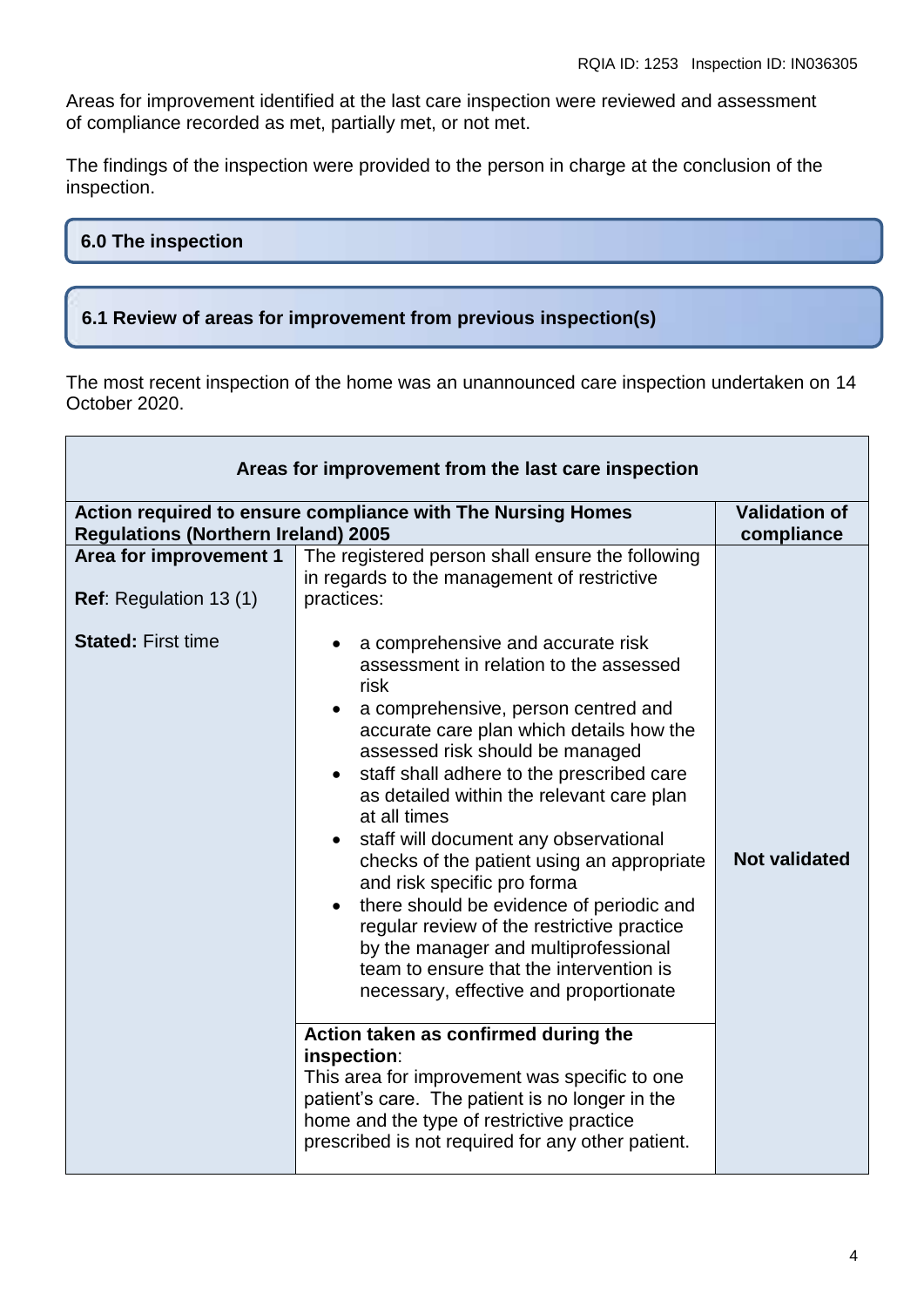| <b>Nursing Homes (2015)</b>                                                    | Action required to ensure compliance with The Care Standards for                                                                                                                                                                                                                                                                            | <b>Validation of</b><br>compliance |
|--------------------------------------------------------------------------------|---------------------------------------------------------------------------------------------------------------------------------------------------------------------------------------------------------------------------------------------------------------------------------------------------------------------------------------------|------------------------------------|
| Area for improvement 1<br><b>Ref: Standard 45</b><br><b>Stated: First time</b> | The registered person shall ensure that staff<br>consistently and effectively check emergency<br>nursing equipment. This refers to the<br>emergency trolley on the first floor as referenced<br>within this report.                                                                                                                         |                                    |
|                                                                                | Action taken as confirmed during the<br>inspection:<br>A review of records evidenced that daily checks<br>were completed on the emergency equipment<br>and records maintained. The registered<br>manager explained that following the previous<br>inspection they reviewed the provision of the<br>emergency equipment and removed the      | <b>Met</b>                         |
|                                                                                | equipment located on the first floor of the home.<br>This area for improvement has been met.                                                                                                                                                                                                                                                |                                    |
| Area for improvement 2<br>Ref: Standard 4                                      | The registered person shall that patients are<br>assisted from their wheelchairs in a timely and<br>person centred manner at all times.                                                                                                                                                                                                     |                                    |
| <b>Stated: First time</b><br>To be completed by:<br>With immediate effect      | Action taken as confirmed during the<br>inspection:<br>We observed that patients were assisted from<br>their wheelchairs in a timely manner throughout<br>the inspection. This area for improvement has<br>been met.                                                                                                                        | <b>Met</b>                         |
| Area for improvement 3<br>Ref: Standard 12<br><b>Stated: First time</b>        | The registered person shall ensure that patients<br>are assisted with all meals in a timely,<br>compassionate and person centred manner at<br>all times.                                                                                                                                                                                    |                                    |
|                                                                                | Action taken as confirmed during the<br>inspection:<br>We observed the serving of lunch. Patients<br>were assisted with their meals in a timely<br>manner. This area for improvement has been<br>met.                                                                                                                                       | <b>Met</b>                         |
| Area for improvement 4<br><b>Ref: Standard 35</b><br><b>Stated: First time</b> | The registered person shall ensure that a robust<br>system of audits is implemented and maintained<br>to promote and make proper provision for the<br>nursing, health and welfare of patients. Such<br>governance audits shall be completed in<br>accordance with legislative requirements,<br>minimum standards and current best practice. | <b>Partially met</b>               |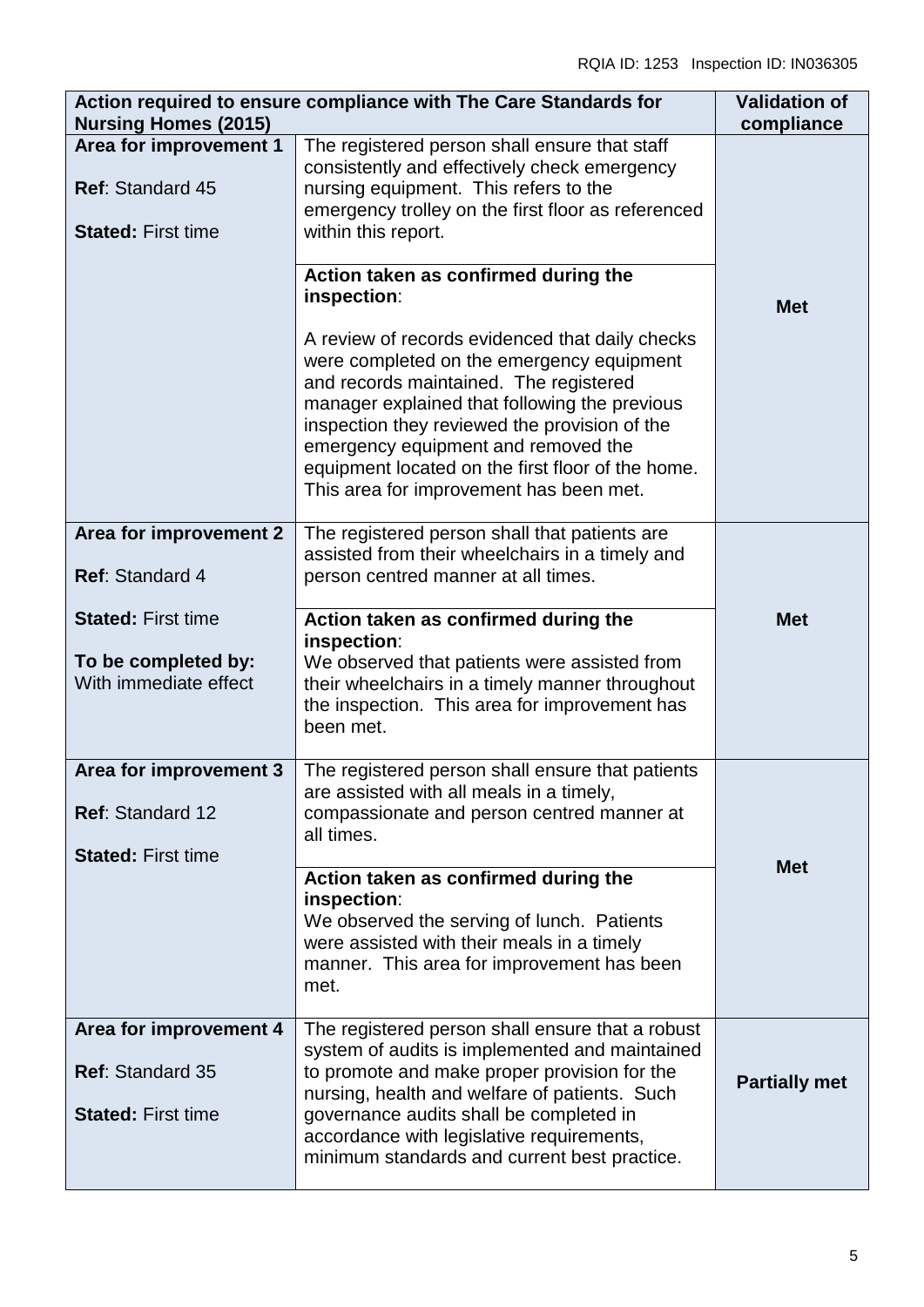| Action taken as confirmed during the<br>inspection:                                                                                                                                                                                                                                                                                                                                                                                                                                                 |  |
|-----------------------------------------------------------------------------------------------------------------------------------------------------------------------------------------------------------------------------------------------------------------------------------------------------------------------------------------------------------------------------------------------------------------------------------------------------------------------------------------------------|--|
| The registered manager discussed plans for the<br>implementation of a programme of audits. To<br>date these have not been progressed. Audits<br>are in place for the monthly analysis of<br>accidents. Hand hygiene audits and infection<br>prevention and control (IPC) audits had been<br>completed during the outbreak of infection; this<br>is further discussed in section 6.2.5 of this<br>report. This area for improvement is assessed<br>as partially met and is stated for a second time. |  |

# **6.2 Inspection findings**

### **6.2.1 Staffing**

A system was in place to identify appropriate staffing levels to meet the needs of the patients. A review of the staffing rota for the week of the inspection confirmed that the staffing numbers identified were provided. Observations confirmed that the needs of the patients were met by the staff on duty. Patients told us they were happy and that staff attended to them promptly.

We spoke with five members of staff; they had a good knowledge and understanding of patients' individual needs, wishes and preferences. All of the staff spoke compassionately of the impact of the current COVID 19 pandemic on staff, patients and relatives. Staff spoken with told us that teamwork was good; they did not express any concerns regarding staffing levels.

We provided questionnaires in an attempt to gain the views of relatives, patients and staff who were not available during the inspection. Two questionnaires were returned; both relatives were satisfied with the staffing arrangements.

### **6.2.2. Care delivery**

When we arrived in the home patients were enjoying their breakfast. Patients were either being cared for in their individual bedrooms or in the lounge areas. Patients were supported by staff to adhere to social distancing. Patients were warm and comfortable.

We discussed the arrangements for visiting with the manager and staff who explained that, in addition to outside visiting, a designated area of the home, accessible directly from outside, had been identified for visiting. Precautions such as a booking system, temperature checks and provision of PPE were in place for visitors to minimise the risk of the spread of infection. Systems such as video calls and regular telephone calls to ensure good communications between the home, patient and their relatives were also in place. The manager explained that a care partner arrangement had recently been put in place for one patient. We met with the patient and their relative; both felt reassured by the arrangement.

A number of patients were being nursed in bed. A review of records confirmed that staff assisted the patient to change their position regularly. Pressure relieving care was recorded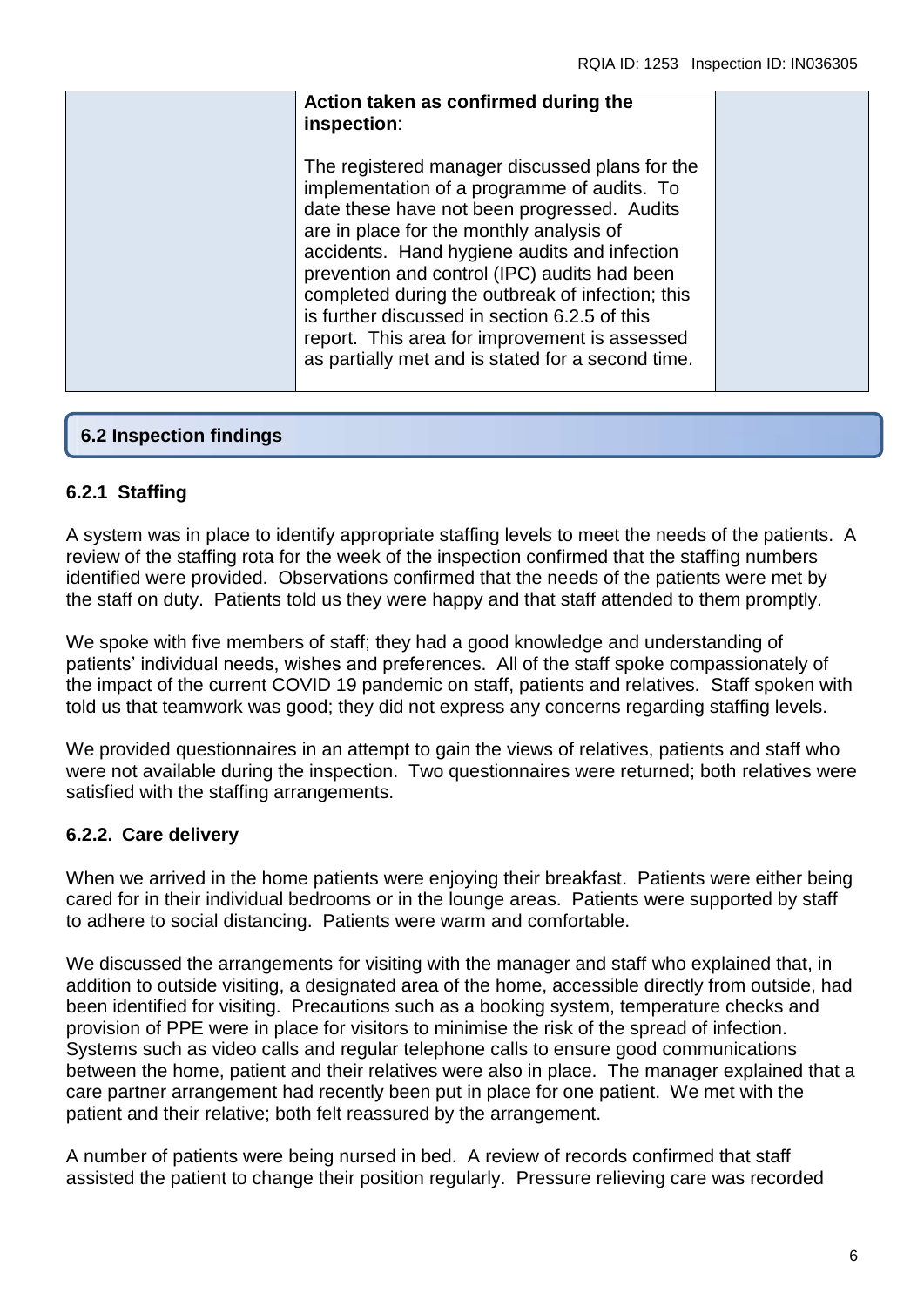on repositioning charts. These charts consistently evidence that the patients were assisted by staff to change their position regularly. Generally staff recorded the full time they assisted the patient; the importance of ensuring that all staff recorded the exact time was discussed with the manager.

We observed the serving of lunch. Patients were assisted with their lunch in a timely manner and we observed relaxed interactions between patients and staff throughout the mealtime. There was a choice of dish at each meal and patients were complimentary regarding the meals provided. Patient weights were monitored at least monthly. There was evidence of referrals to relevant professionals such as dietitians and Speech and Language Therapists (SALT) when required.

We discussed the provision of activities; they are two activity co-ordinators employed. They explained that currently due to the pandemic activities are being delivered more on a one to one basis or in small groups where social distancing can be maintained, for example a quiz or singa-long in the lounge. The home has purchased three iPads to help support patients to keep in touch with their relatives and friends. The spiritual needs of the patients are being supported through live streaming from local chapels.

The home had received numerous cards of support throughout the current pandemic. The following are examples of some of the comments received:

"His care absolutely catered to his individual needs given with respect, compassion and kindness. He always felt in control and for a few weeks the staff replaced us as a family…" (May 2020)

"Thank you for all your care and attention in looking after… She is much more settled and that is testimony to you and your team."

### **6.2.3 Care records**

A range of assessments, to identify each patient's needs, were completed on admission to the home; from these assessments care plans to direct the care and interventions required were produced. Other healthcare professionals, for example speech and language therapists (SALT), dieticians, physiotherapists and occupational therapists (OT) also completed assessments as required. The outcomes of these assessments were available in the patients' notes.

All of the staff spoken with were knowledgeable of individual patient need and of each patients routine for that day.

We reviewed one patient's needs in relation to wound prevention and care. Records confirmed that the wound was dressed in keeping with the care plan instructions. Records also evidenced that where necessary advice on the management of wounds was sought from healthcare professionals in the local health and social care trust, for example, tissue viability nurses (TVN).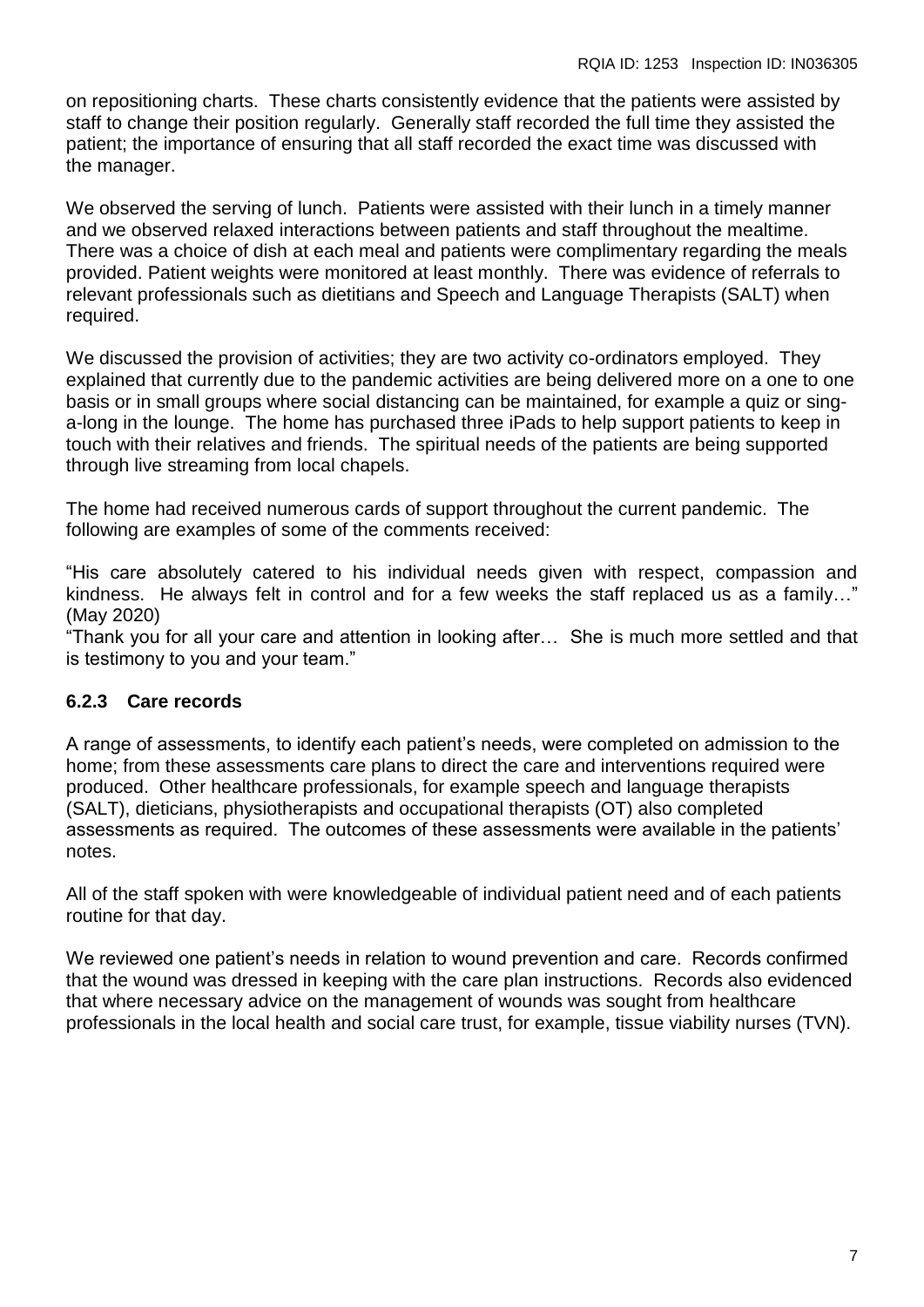#### **6.2.4 Infection prevention and control (IPC) measures**

On arrival to the home we were met by a member of staff who recorded our temperature and asked us to complete a health declaration form; hand sanitiser and PPE were available at the entrance to the home. Signage had been placed at the entrance to the home which provided advice and information about Covid-19. There were also signs displayed stating that the home was closed to visitors and that any caller must not proceed into the home but wait for a member of staff.

We found that there was an adequate supply of PPE and no issues were raised by staff regarding the supply and availability of PPE. Staff spoken with knowledgeable of the correct use of PPE, wore face masks appropriately and were observed applying and removing PPE; and were appropriate with their use of hand sanitising gel and hand washing. There were numerous laminated posters displayed throughout the home to remind staff of good hand washing procedures and the correct method for applying and removing of PPE. Records evidenced that regular hand hygiene audits had been completed up to June 2020 – these had recently recommenced and the importance of ensuring that these audits continued was discussed.

The manager confirmed that staff and patient temperatures were being checked and recorded a minimum of twice daily. The home were part of the national Covid 19 screening programme for care homes with staff being tested every two weeks and patients being tested monthly.

We discussed the home's preparedness for a second surge of Covid 19. The manager explained that a section of the home with vacant beds has been reserved for the isolation of patients who become symptomatic, tested positive or require self-isolation on admission/readmission to the home. This will allow the home to cohort patients in the event of them requiring to self-isolate.

#### **6.2.5. Environment**

The atmosphere in the home was relaxed and well organised. The environment was warm and comfortable and provided homely surroundings for the patients. The home was clean and fresh smelling throughout. The stair carpet, leading off the reception area was stained and required to be cleaned. This was discussed with the manager who explained that the carpet had been identified for replacement but the pandemic had delayed the contractors having access to the home. An e-mail was received following the inspection to confirm that timescale of two weeks had been agreed to replace to carpet; this will be followed up at the net inspection.

Staff confirmed that enhanced cleaning arrangements were in place and included a daily schedule for the cleaning of touchpoints such as door handles, light switches and hand rails. Records were not being maintained to evidence the enhanced cleaning of touch points; this was brought to the attention of the manager and records were in place prior to the conclusion of the inspection.

Two vacant bedrooms were being used for the storage of PPE and another bedroom was being used as a visitors room; we discussed the importance of ensuring that rooms are used for the purpose they are registered for and, although this is temporary measure, we asked for written confirmation of the change of use for these two rooms; this was received following the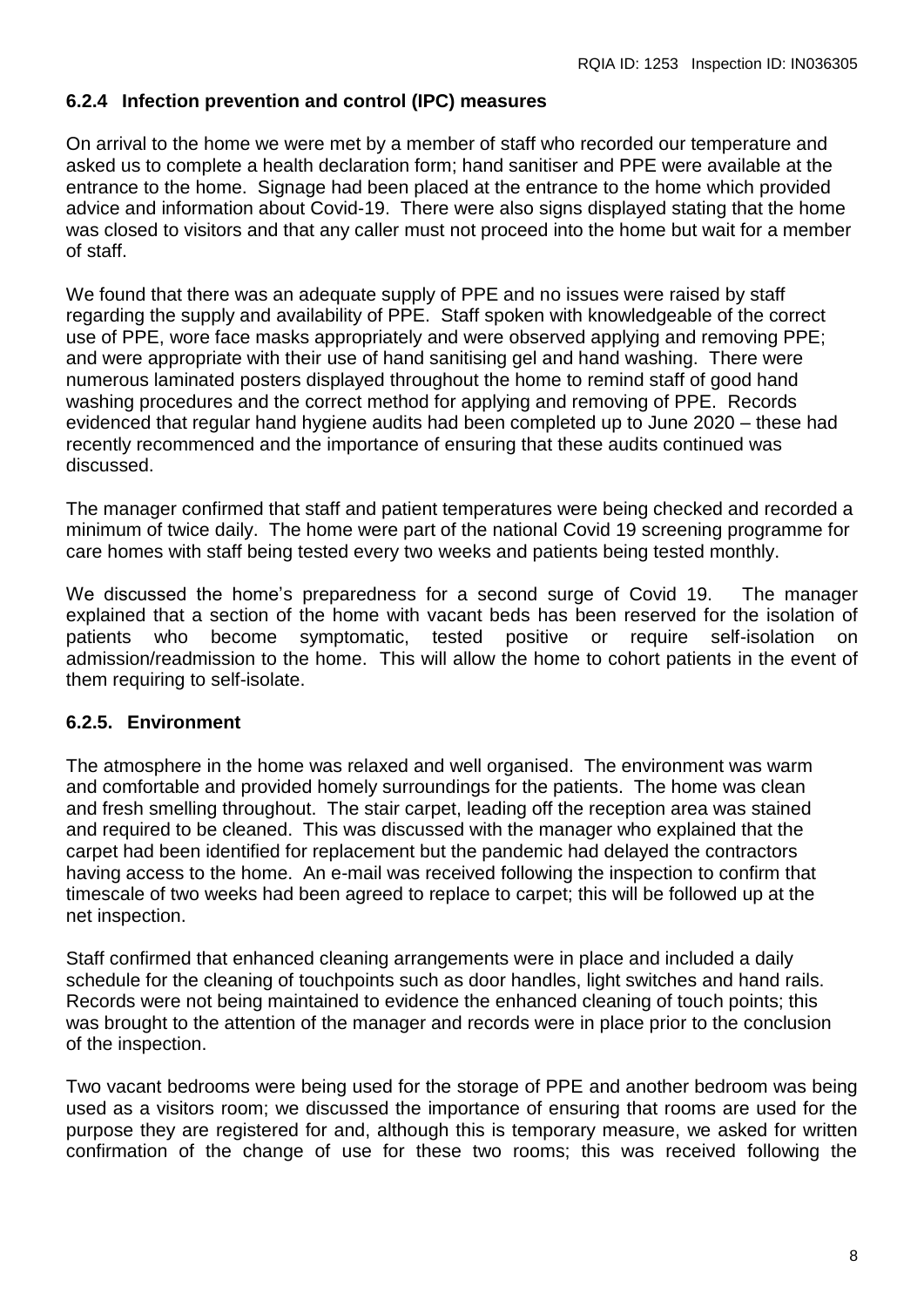inspection. The manager was fully aware that this was a temporary arrangement during the current pandemic.

#### **6.2.5 Leadership and governance.**

There have been no changes to the management arrangements since the previous inspection. A review of the duty rota evidenced that the manager's hours, and the capacity in which these were worked, were clearly recorded.

We discussed the systems in place to monitor and report on the quality of nursing and other services provided. There were limited audits in place at the time of the inspection. For example, falls in the home were monitored on a monthly basis for any patterns and trends and, as previously discussed, audits of hand hygiene had recently recommenced. An area for improvement was made as a result of the previous inspection to ensure that a robust system of audits was implemented and maintained to promote and make proper provision for the nursing, health and welfare of patients. This has been assessed as partially met and is stated for a second time.

A review of completed accident reports in the home evidenced that RQIA were not notified appropriately of all accidents where medical advice was sought; this was identified as an area for improvement.

A complaints procedure was available in the home and provided advice on how to make a complaint, the timescales involved and what to do if you were unhappy with the response provided by the home. Records were available of any complaints received. Whilst the records included the detail of the complaint, the outcome of any investigations and any action taken there was no record of whether or not the complainant was satisfied with outcome and how this level of satisfaction was determined. This was identified as an area for improvement.

A review of records evidenced that monthly monitoring reports were completed in accordance with Regulation 29 of the Nursing Homes Regulations (Northern Ireland) 2005 between January – March 2020; reports of these completed visits were available in the home. The reports contained an action plan of issues to be addressed; progress on the actions taken to address the issues was not consistently commented on at the next visit; this was identified as an area for improvement.

The RI and manager confirmed that monthly visits had been completed outside between April and July however there were no report of these visits. This was identified as an area for improvement.

#### **Areas of good practice**

Areas of good practice were identified with regard to staff commitment to patient care, care delivery, the provision and usage of PPE and effective team work throughout the home.

#### **Areas for improvement**

Areas for improvement were identified with the notification of accidents, the auditing processes within the home and the monthly monitoring visits.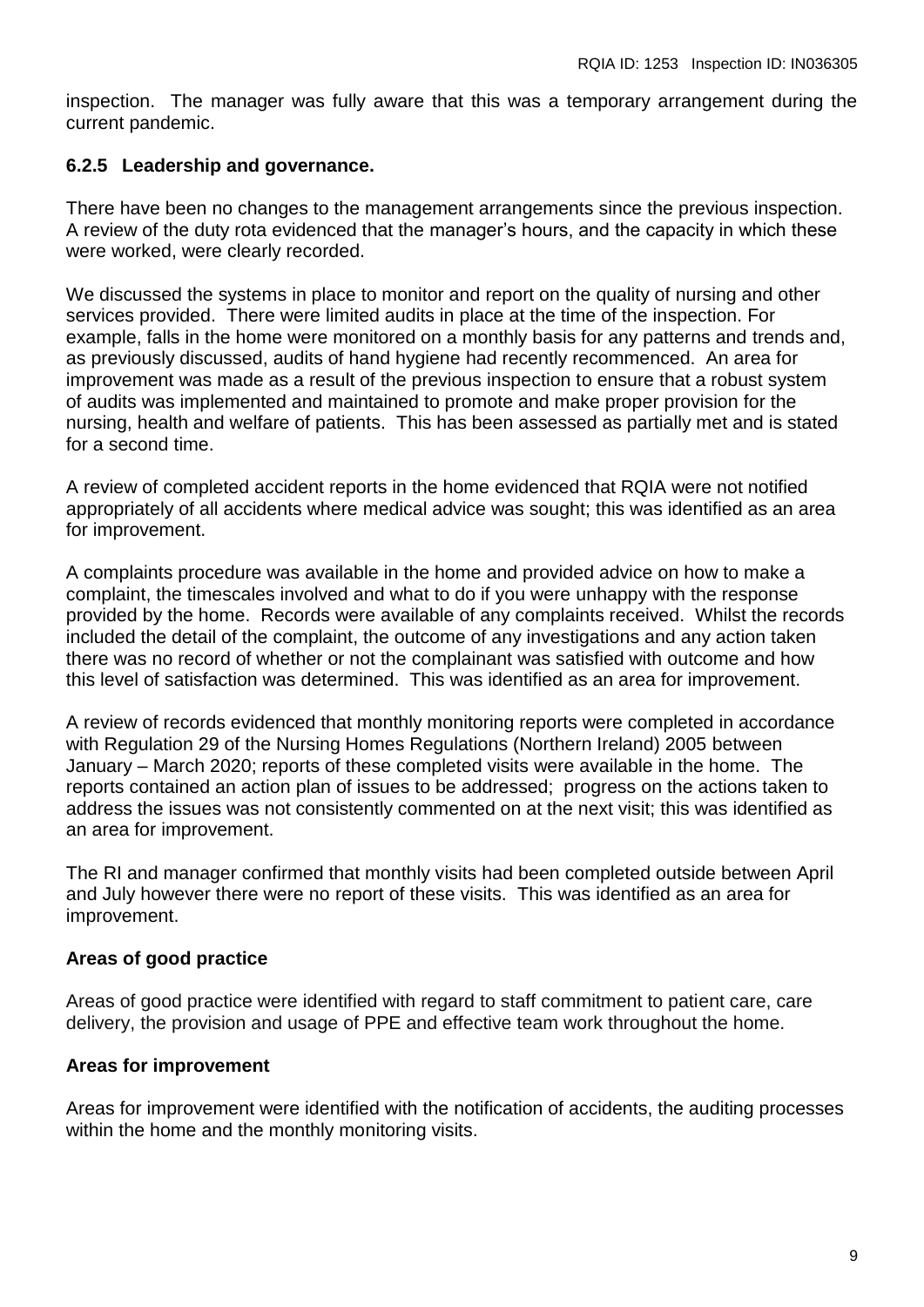|                                       | <b>Regulations</b> | <b>Standards</b> |
|---------------------------------------|--------------------|------------------|
| Total number of areas for improvement |                    |                  |

# **7.0 Quality improvement plan**

Areas for improvement identified during this inspection are detailed in the QIP. Details of the QIP were discussed with Seon MacStiofain, registered manager, as part of the inspection process. The timescales commence from the date of inspection.

The registered provider/manager should note that if the action outlined in the QIP is not taken to comply with regulations and standards this may lead to further enforcement action including possible prosecution for offences. It is the responsibility of the registered provider to ensure that all areas for improvement identified within the QIP are addressed within the specified timescales.

Matters to be addressed as a result of this inspection are set in the context of the current registration of the nursing home. The registration is not transferable so that in the event of any future application to alter, extend or to sell the premises RQIA would apply standards current at the time of that application.

# **7.1 Areas for improvement**

Areas for improvement have been identified where action is required to ensure compliance with The Nursing Home Regulations (Northern Ireland) 2005 and The Care Standards for Nursing Homes (2015).

### **7.2 Actions to be taken by the service**

The QIP should be completed and detail the actions taken to address the areas for improvement identified. The registered provider should confirm that these actions have been completed and return the completed QIP via Web Portal for assessment by the inspector.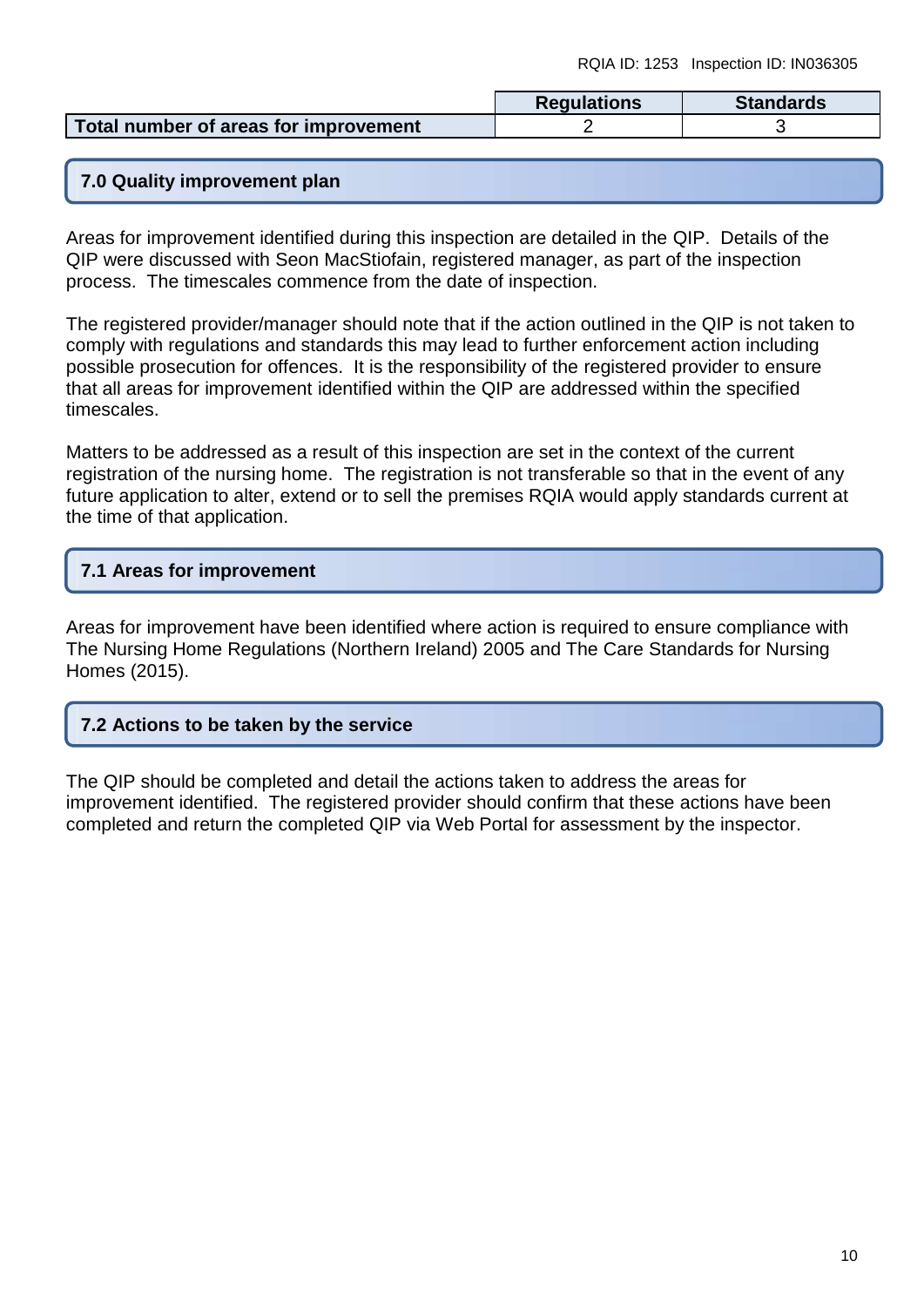# **Quality Improvement Plan**

| Action required to ensure compliance with The Nursing Homes Regulations (Northern<br>Ireland) 2005 |                                                                                                                                                                                                                                                                                                                                                                                                     |  |
|----------------------------------------------------------------------------------------------------|-----------------------------------------------------------------------------------------------------------------------------------------------------------------------------------------------------------------------------------------------------------------------------------------------------------------------------------------------------------------------------------------------------|--|
| Area for improvement 1                                                                             | The registered person shall ensure that following the unannounced<br>monthly visit to the home a written report on the conduct of the                                                                                                                                                                                                                                                               |  |
| <b>Ref:</b> Regulation 29 $(4)(c)$                                                                 | nursing home is available.                                                                                                                                                                                                                                                                                                                                                                          |  |
| <b>Stated: First time</b>                                                                          | Ref: 6.2.5                                                                                                                                                                                                                                                                                                                                                                                          |  |
| To be completed by:<br>Ongoing from the date of<br>inspection.                                     | Response by registered person detailing the actions taken:<br>The responsible person will ensure that all virtual or social<br>distincing Regulation 29 visits and action plans for this period shall<br>be made available and that going forward any restrictions on<br>management oversight visits are communicted to the RQIA and<br>BHSCT with alternative arrangements agreed upon in advance. |  |
| Area for improvement 2                                                                             | The registered person shall ensure that RQIA are notified of all<br>accidents were medical advice is sought.                                                                                                                                                                                                                                                                                        |  |
| <b>Ref: Regulation 30</b>                                                                          | Ref: 6.2.5                                                                                                                                                                                                                                                                                                                                                                                          |  |
| <b>Stated: First time</b>                                                                          |                                                                                                                                                                                                                                                                                                                                                                                                     |  |
| To be completed by:                                                                                | Response by registered person detailing the actions taken:<br>The Home manager will ensure that all accidents or incidents                                                                                                                                                                                                                                                                          |  |
| Ongoing from the date of<br>inspection.                                                            | where medical advice has been sought will be reported to the<br>RQIA via the web portal on a 1a notification in a timely manner.                                                                                                                                                                                                                                                                    |  |
|                                                                                                    | Action required to ensure compliance with the Department of Health, Social Services<br>and Public Safety (DHSSPS) Care Standards for Nursing Homes, April 2015                                                                                                                                                                                                                                      |  |
| Area for improvement 1                                                                             | The registered person shall ensure that a robust system of audits is<br>implemented and maintained to promote and make proper                                                                                                                                                                                                                                                                       |  |
| Ref: Standard 35                                                                                   | provision for the nursing, health and welfare of patients. Such<br>governance audits shall be completed in accordance with                                                                                                                                                                                                                                                                          |  |
| <b>Stated: Second time</b>                                                                         | legislative requirements, minimum standards and current best<br>practice.                                                                                                                                                                                                                                                                                                                           |  |
| To be completed by:<br>Ongoing from the date of<br>inspection                                      | Ref: 6.1                                                                                                                                                                                                                                                                                                                                                                                            |  |
|                                                                                                    | Response by registered person detailing the actions taken:<br>The manager and newly appointed deputy manager are to receive<br>further training in the auditing processes of the Goldcrest Nursing<br>system and will develop the auditing potential of this system to<br>enhance the auditing in line with minimum standards and best<br>practice.                                                 |  |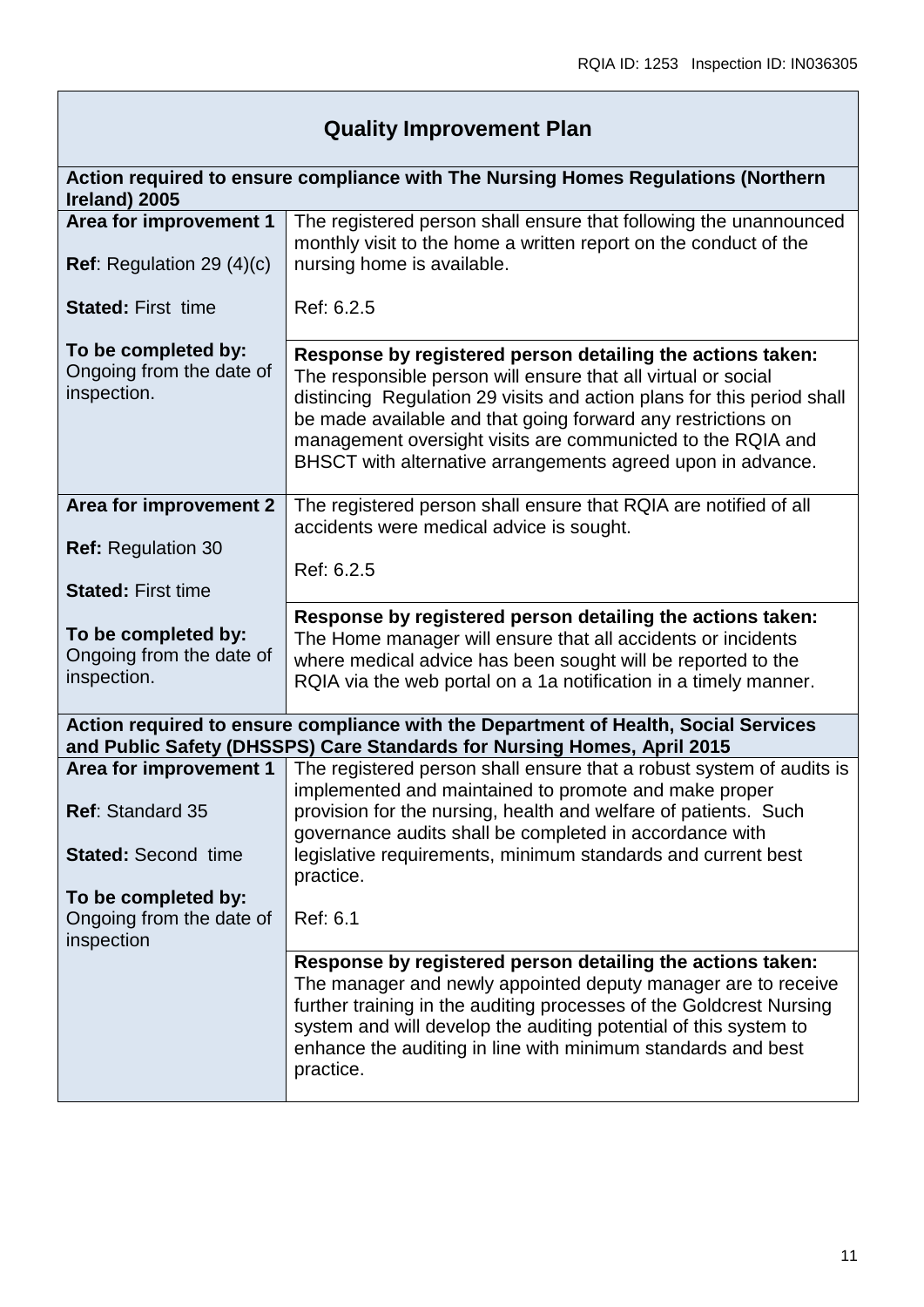| Area for improvement 2                 | The registered person shall ensure that the monthly monitoring<br>report is reviewed in a robust manner and that a clear record is       |
|----------------------------------------|------------------------------------------------------------------------------------------------------------------------------------------|
| <b>Ref: Standard 35.7</b>              | maintained of how the manager is addressing any action plan<br>within the report.                                                        |
| <b>Stated: First time</b>              |                                                                                                                                          |
|                                        | Ref: 6.2.5                                                                                                                               |
| To be completed by:                    |                                                                                                                                          |
| Ongoing from the date of<br>inspection | Response by registered person detailing the actions taken:<br>The Responsible person will devolope and record action plans for           |
|                                        | each Regulation 29 Visit and liase with the home manager in the                                                                          |
|                                        | implementation of agreed actions during his audits and monthly<br>Regulation 29 Visits.                                                  |
|                                        |                                                                                                                                          |
|                                        |                                                                                                                                          |
| Area for improvement 3                 | The registered person shall ensure that the recording of complaints<br>is further developed to include whether or not the complainant is |
| Ref: Standard 16.11                    | satisfied with the outcome and how this level of satisfaction was                                                                        |
|                                        | determined.                                                                                                                              |
| <b>Stated: First time</b>              |                                                                                                                                          |
|                                        | Ref: 6.2.5                                                                                                                               |
| To be completed by:                    |                                                                                                                                          |
| Ongoing from the date of               | Response by registered person detailing the actions taken:                                                                               |
| inspection.                            | The home manager will ensure the recording of all formal amd                                                                             |
|                                        | informal complaints and ensure that agreed outcomes and                                                                                  |
|                                        | responces are recorded and communicated to the complainent.                                                                              |
|                                        |                                                                                                                                          |

*\*Please ensure this document is completed in full and returned via Web Portal\**